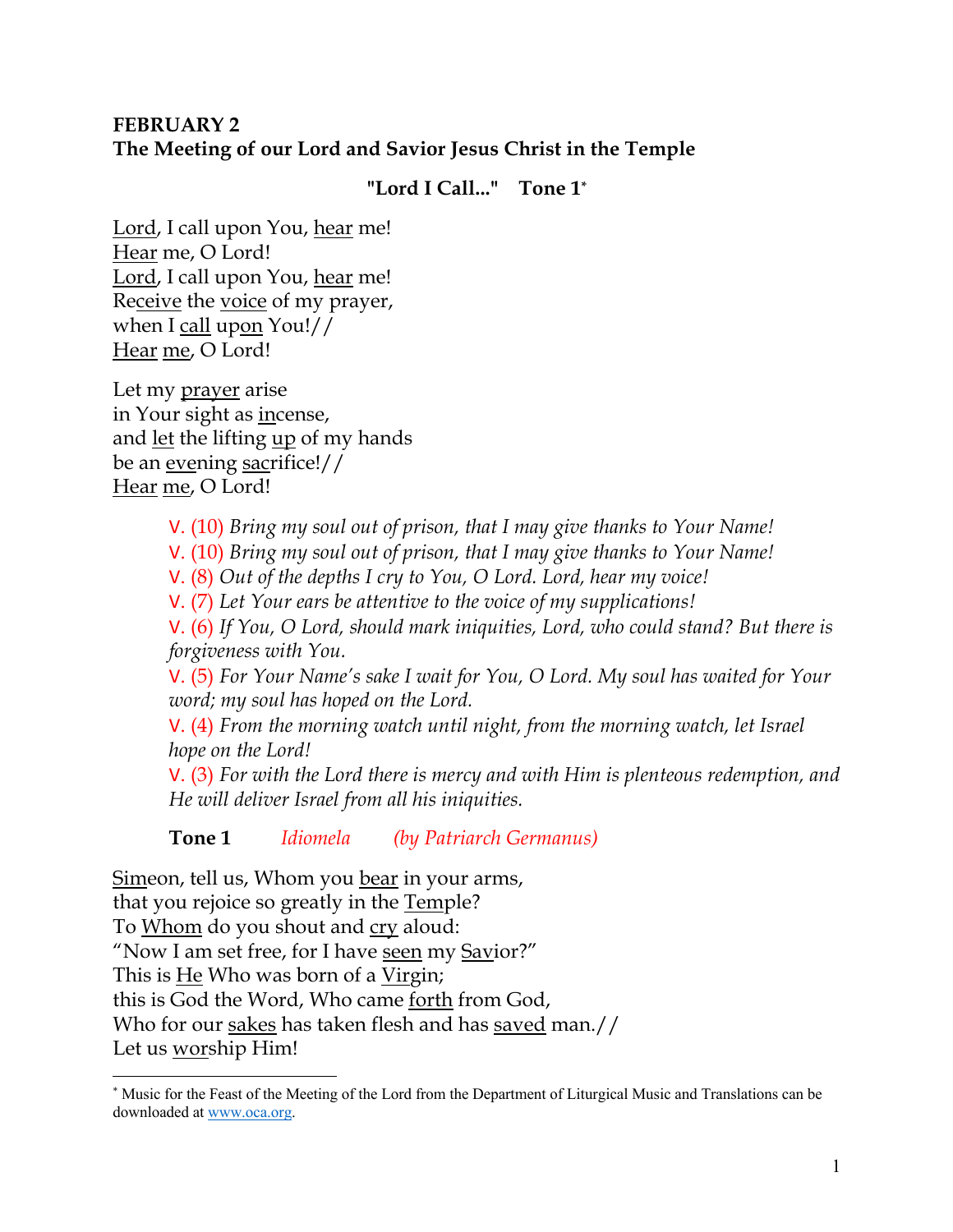V. (2) *Praise the Lord, all nations! Praise Him, all peoples!*

Simeon, receive Him Whom Moses once beheld in darkness, granting the Law on Sinai, now that He has become a Babe subject to the Law! This is He Who spoke through the Law. This is He, of Whom the Prophets spoke, Who for our sakes has taken flesh and has saved man.// Let us worship Him!

#### V. (1) *For His mercy is confirmed on us, and the truth of the Lord endures forever.*

Come, let us also go to meet Christ with divine songs! Let us receive Him Whose salvation Simeon saw! This is He Whom David announced; this is He Who spoke in the Prophets, Who, for our sakes, has taken flesh and Who speaks through the Law.// Let us worship Him!

*Glory to the Father, and to the Son, and to the Holy Spirit; now and ever, and unto ages of ages. Amen.* 

#### **Tone 6** *(by John the Monk)*

Let the gate of heaven be opened today, for the unoriginate Word of the Father has made a beginning in time without forsaking His divinity. As a Babe forty days old, of His own will He is brought by the Virgin, His Mother, as an offering in the Temple of the Law. The Elder receives Him in his arms, crying as a servant to his Master: "Let me depart for my eyes have seen Your salvation!"// Glory to You, O Lord, for You have come into the world to save mankind.

> **Old Testament Readings Composite 6** *(Exodus 12:51-13:3; Leviticus 12:2-7, Numbers 8:16-17)* **Isaiah 6:1-12 Composite 7** *(Isaiah 19:1, 3, 4-5, 12, 16, 19-21)*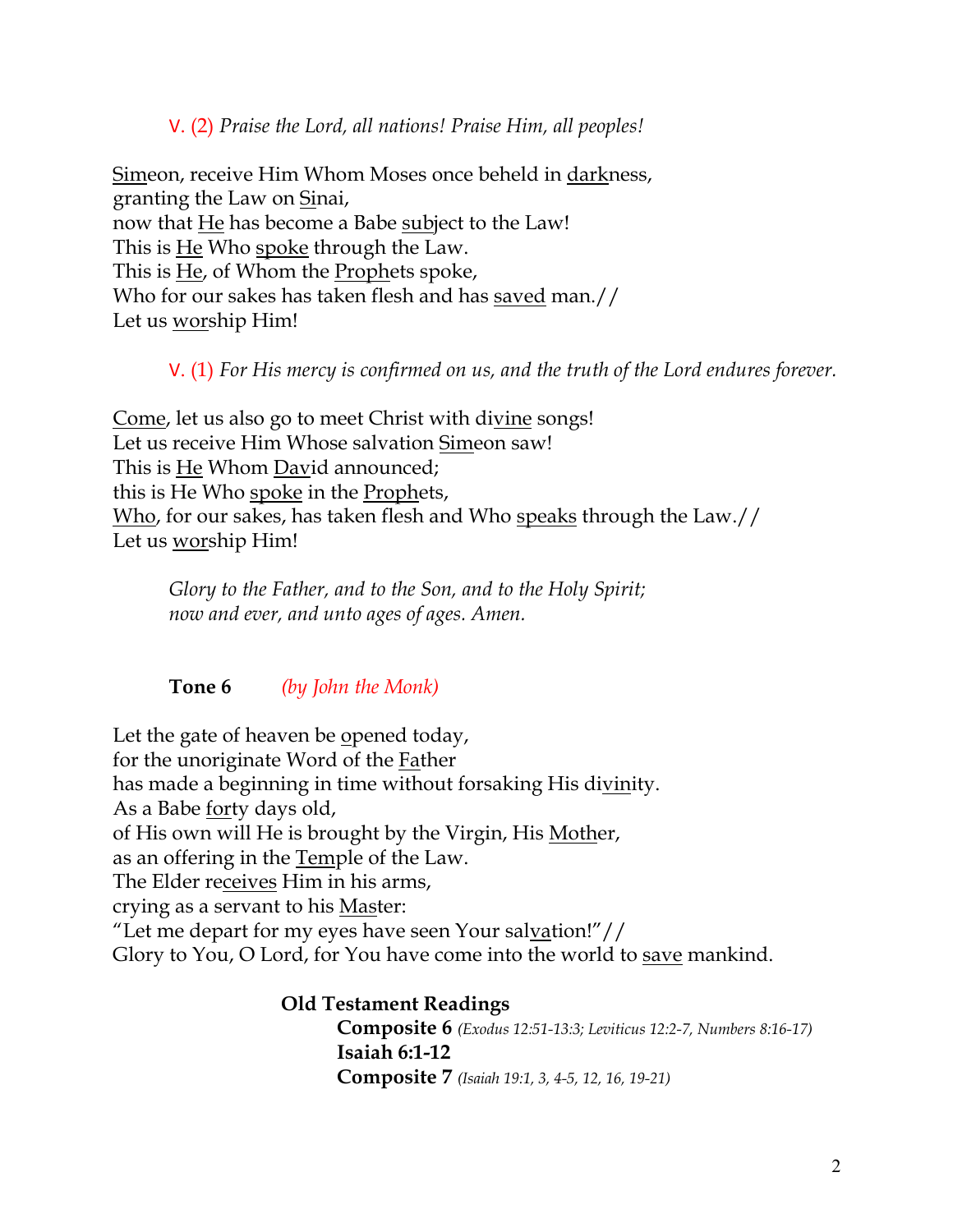# **Litya**

#### **Tone 1** *(by Anatolius)*

The Ancient of Days, Who gave Moses the Law on Sinai in former times, today appears as a Child. As Maker of the Law, He fulfills the Law. He is brought into the Temple according to the Law, and given over to the Elder. Simeon the righteous receives Him. Beholding the fulfillment of the divine order now brought to pass, rejoicing aloud, he cries: "My eyes have seen the mystery hidden from the ages made manifest in these <u>latter</u> days, the Light that disperses the foolishness of the faithless Gentiles, and the glory of the newly-chosen Israel! Therefore let Your servant depart from the bonds of this flesh to the life filled with wonder that knows no age or end,// for You grant the world great mercy!"

**Tone 1** *(by John the Monk)* 

Today He Who once gave the Law to Moses on Sinai submits Himself to the commandments of the Law, becoming for our sakes like us in His compassion. Now the God of purity as a holy Child has opened a pure womb, and as God He is brought as an offering to Himself, setting us free from the curse of the Law,// and granting light to our souls.

**Tone 2** *(by Andrew Pyros)* 

Simeon now receives below in his earthly arms Him Whom the ministers on high entreat with trembling. He proclaims the union of God with mankind. He sees the heavenly God as mortal Man. He prepares to withdraw from earthly things, and raises his cry in joy: "Glory to You, O Lord, for You have revealed to those in darkness// the Light that knows no evening!"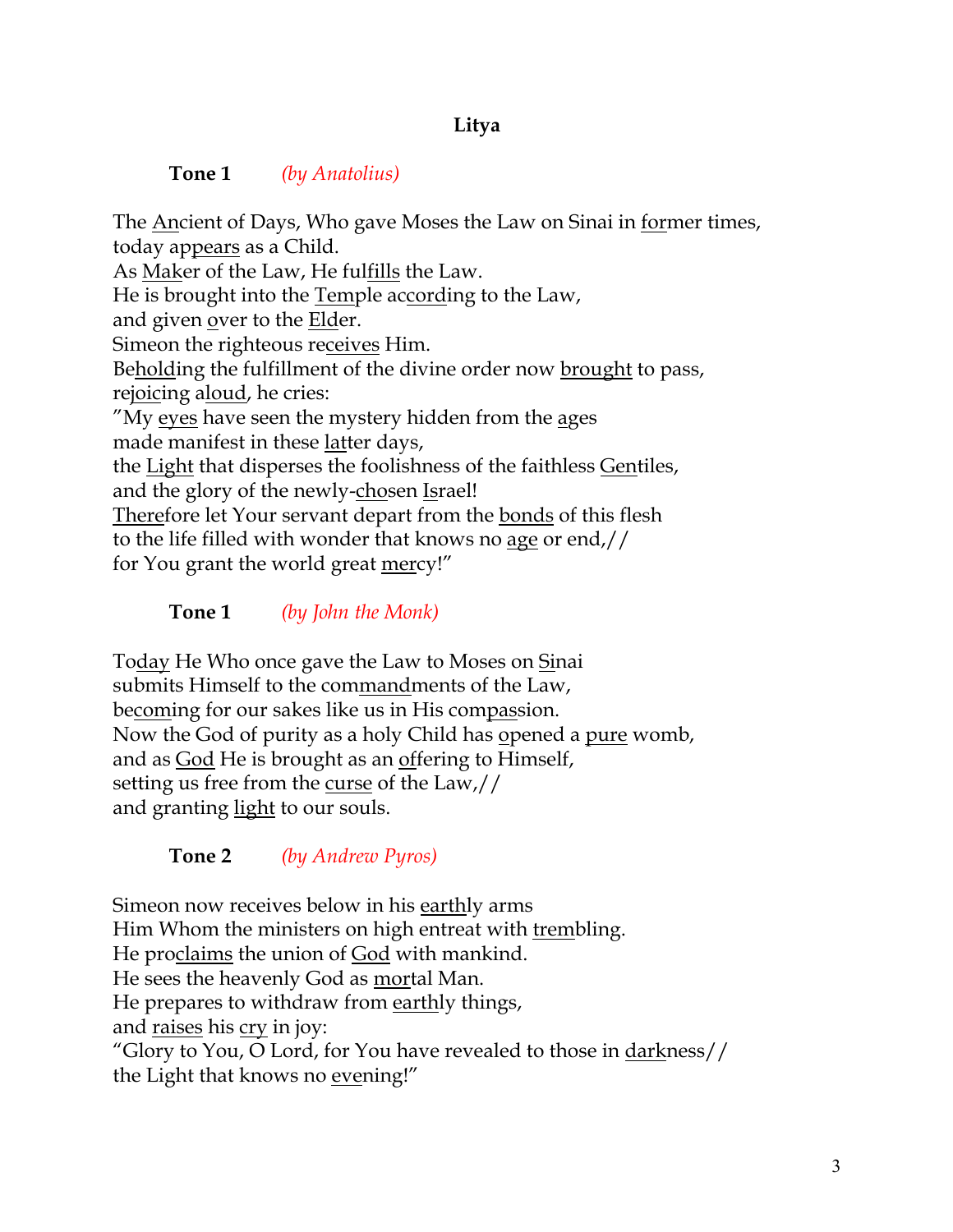## **Tone 2** *(by Germanus)*

Today Simeon takes in his arms the Lord of Glory, Whom Moses saw of old in the darkness when he received the Tablets of the Law on Mount Sinai. This is He Who speaks through the **Prophets** and Who is the Creator of the Law. This is He Whom David announced;// He is fearful to all, yet great and abundant in mercy.

## **Tone 2** *(by Germanus or John the Monk)*

The holy Virgin brought the Holy One to the priest in the sacred Temple. Simeon, extending his arms, received Him with joy, and cried out: "Now, Master, let Your servant depart in peace,// according to Your word, O Lord!"

## **Tone 2** *(by Germanos or John the Monk)*

Today holy Simeon the Elder lifted up in his arms the Creator of heaven and earth, as he said in the Holy Spirit:// "Now I am set free, for I have seen my Savior."

**Tone 2** *(by Anatolius or Andrew of Jerusalem)*

Today Simeon the Elder enters the Temple, rejoicing in the Spirit, to take into his arms Him Who gave the Law to Moses and Who Himself fulfilled the Law.

Moses was deemed worthy to see God through darkness and as an indistinct voice.

With veiled face he reproved the faithless hearts of the Hebrews; while Simeon lifted up the pre-eternal Word of the Father in bodily form, and revealed the Light of the Gentiles: the Cross and the Resurrection.

And Anna the Prophetess pointed out the **Savior**,

proclaiming Him the Deliverer of Israel.

Let us cry out to Him://

"O Christ our God, through the Theotokos, have mercy on us!"

**Tone 4** *(by Andrew of Crete)*

Today the holy Mother who is even more exalted than the Temple, has come into the Temple,

clearly showing to the world the Creator of the world and the Giver of the Law.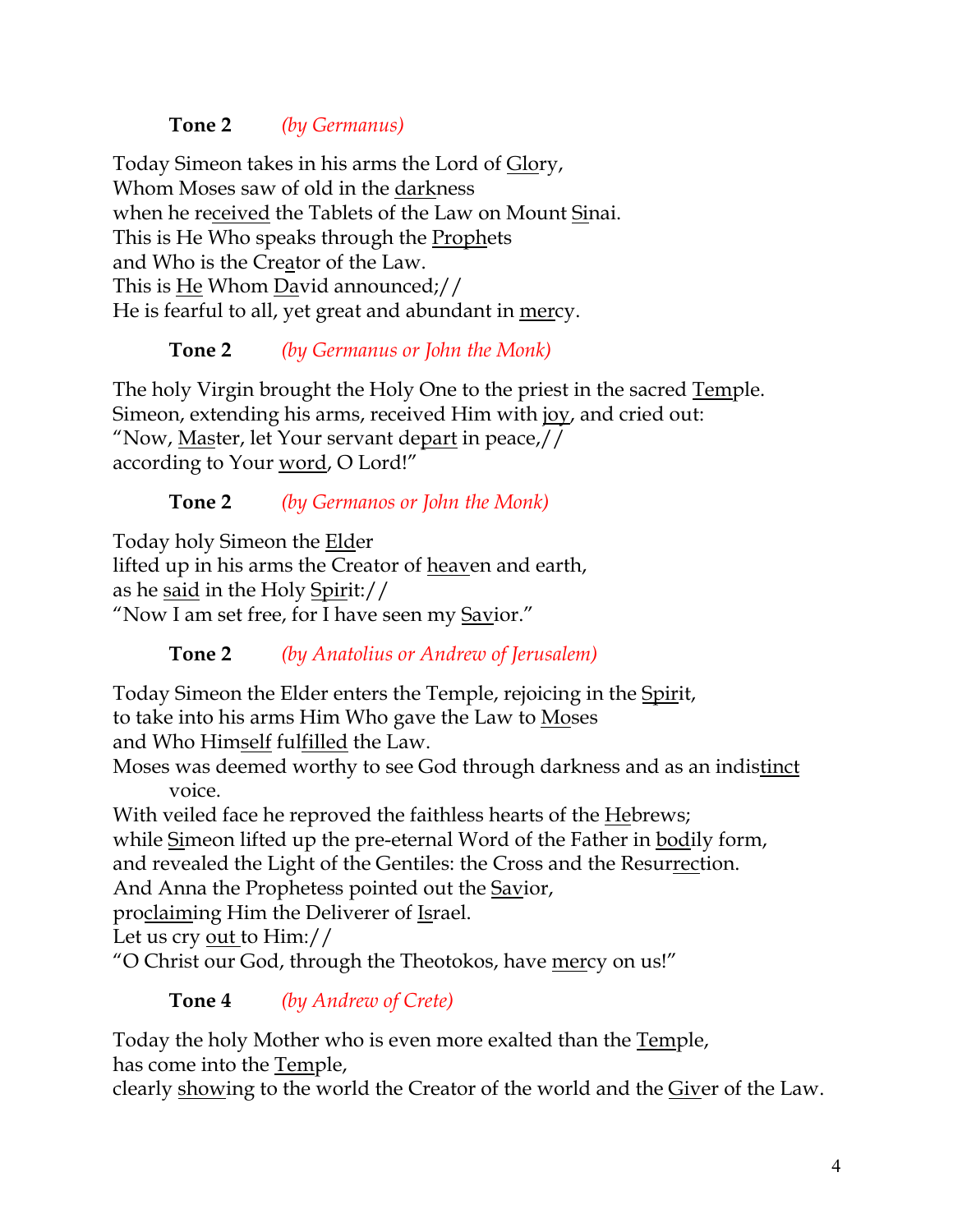Simeon the Elder receives Him in his arms and honors Him, crying out: "Now let Your servant depart in peace,// for I have seen You, the Savior of our souls!"

*Glory to the Father, and to the Son, and to the Holy Spirit;* 

**Tone 5** *(by Andrew of Crete)*

Search the Scriptures, just as Christ our God said in the Gospels! For in them we find Him being brought forth and wrapped in swaddling clothes, laid in a manger, and nourished with milk, receiving circumcision and held by Simeon, neither in fancy nor in fantasy but in truth appearing to the world. Let us cry aloud to Him:// "O pre-eternal God, glory to You!"

*now and ever, and unto ages of ages. Amen*

# **Tone 5** *(by Germanos or Anatolius)*

The Ancient of Days, as a Child in the flesh, is brought by His Mother the Virgin into the Holy Temple, fulfilling the promise announced by His own Law. Receiving Him, Simeon said: "Now let Your servant depart in peace, according to Your word,// for my eyes have seen Your salvation, O Lord!"

# **Aposticha**

**Tone 7** *(by Cosmas the monk)*

Adorn your bridal chamber, O Zion, and welcome Christ the King! Salute Mary, the heavenly gate, fashioned as the throne of the Cherubim! She carries the King of Glory! The Virgin is a cloud of light: she has borne in the flesh the Son begotten before the Morning Star. Simeon, taking Him in his arms, proclaimed to the peoples:// "He is the Master of life and death; the Savior of the world!"

V. *Lord, now let Your servant depart in peace, according to Your word, for my eyes have seen Your salvation! (Luke 2:29)*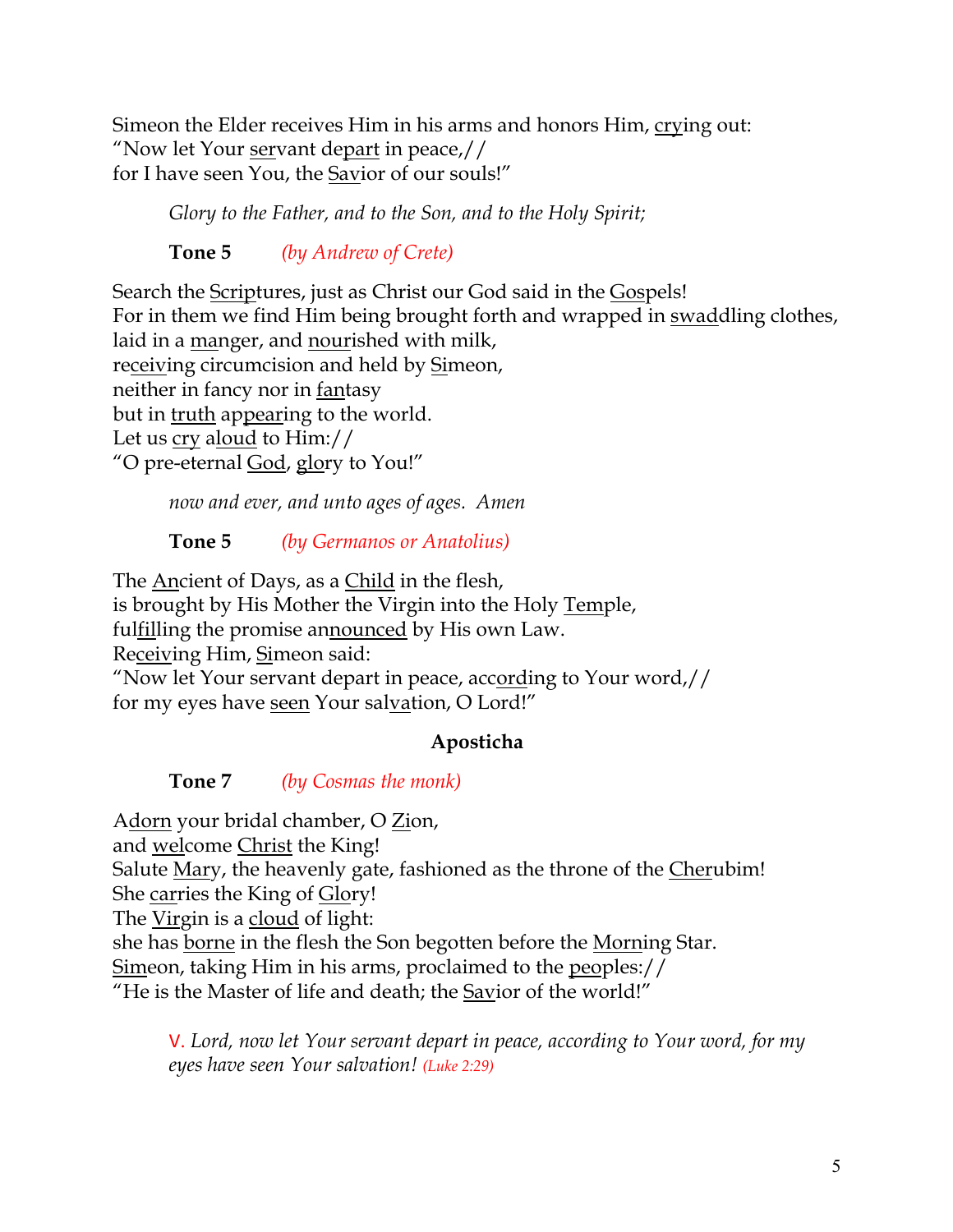The unwedded Mother has brought into the Temple Him Who shone forth before the ages from the Father. In these latter times He was born from a Virgin womb. He gave the Law on Mount Sinai, yet He makes Himself obedient to the commandment of the Law. She has **brought** Him to the Priest and righteous **Elder** whose appointed <u>lot</u> it was to see Christ the Lord. Simeon, receiving Him in his arms, rejoiced greatly and cried aloud: "This is God Who is co-eternal with the Father!//

He is the Redeemer of our souls!"

V. *A Light to enlighten the Gentiles, and the glory of Your people Israel. (Luke 2:32)*

The Theotokos Mary carried in her arms Him Who is borne aloft upon the chariot of the cherubim, and praised in song by the seraphim. The Giver of the Law, Who fulfills the commandment of the Law, was made <u>flesh</u> of the Unwedded Virgin. She gave Him into the arms of the Priest and Elder. Holding the Life, he asked to be released from life, saying: "Now, Master, let me depart to declare to Adam that I have seen the pre-eternal God and Savior of the world,// Who was made a Babe without undergoing change!"

*Glory to the Father, and to the Son, and to the Holy Spirit; now and ever, and unto ages of ages. Amen.*

**Tone 8** *(by Andrew of Crete)*

He Who is borne on high by the Cherubim and praised in hymns by the Seraphim is brought today according to the Law into the holy Temple and rests in the arms of the Elder as on a throne. From Joseph He receives gifts fitting for God: a pair of doves, a symbol of the spotless Church and of the newly chosen people of the Gentiles, and two young pigeons, for He is the originator of the two Covenants, both Old and New. Simeon, now granted the fulfillment of the prophesies concerning himself, blesses the Virgin and Theotokos Mary. He foretells in figures the Passion of her Son. From Him he begs release, crying aloud: "Now, Master, let me depart as You have promised me, for I have seen the pre-eternal Light// and the Lord and Savior of the people who bear the Name of Christ!"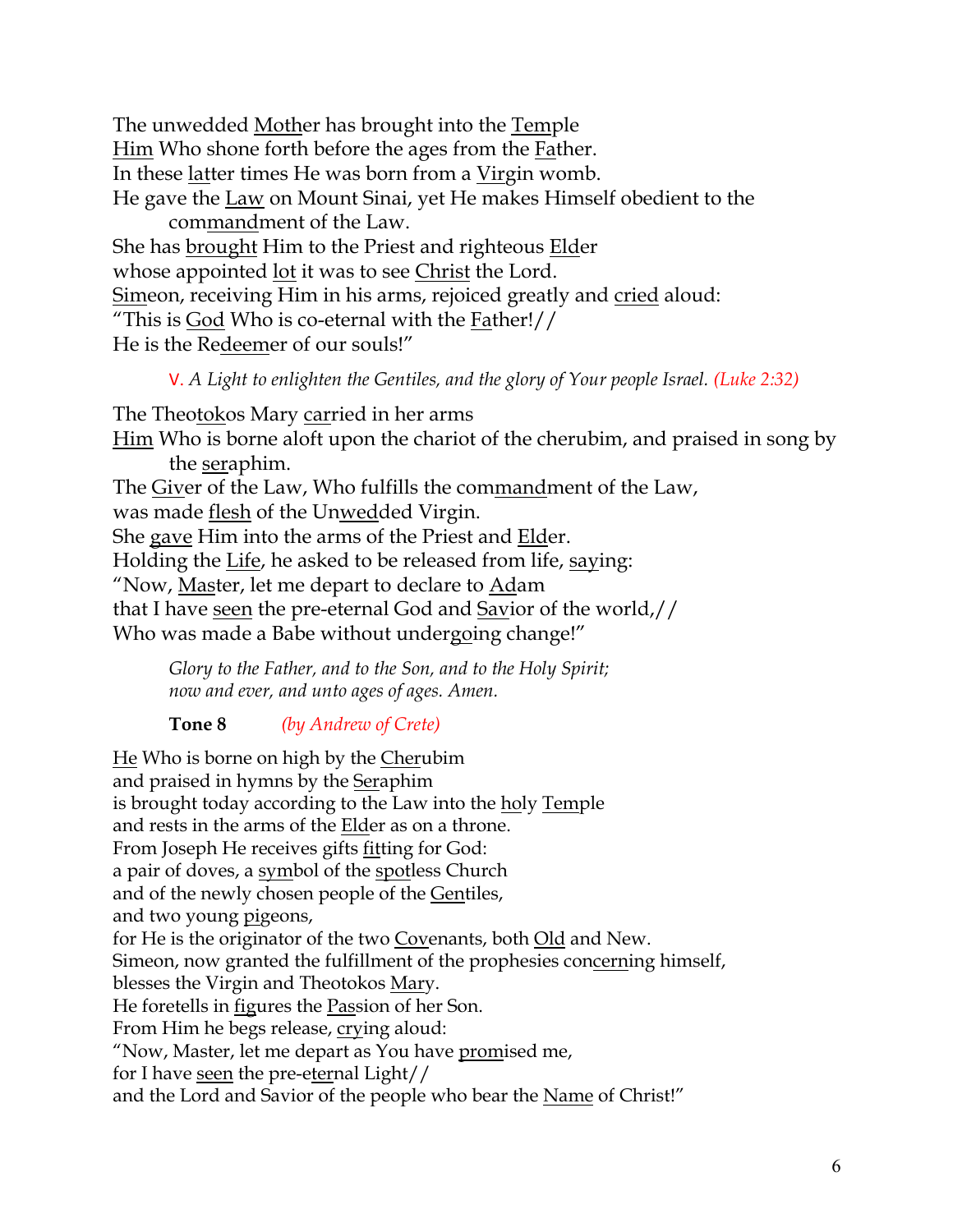## **Tone 1 Troparion**

Rejoice, O Virgin Theotokos, Full of Grace! From you shone the Sun of Righteousness,  $\triangle$ Christ our God, enlightening those who sat in darkness. Rejoice and be glad, O righteous Elder, you accepted in your arms the ^Redeemer of our souls,// Who grants us the Resurrection!

# *(at the Divine Liturgy)*

## **Tone 1 Troparion**

Rejoice, O Virgin Theotokos, Full of Grace! From you shone the Sun of Righteousness,  $\triangle$ Christ our God, enlightening those who sat in darkness. Rejoice and be glad, O righteous **Elder**, you accepted in your arms the ^Redeemer of our souls,// Who grants us the Resurrection!

## **Tone 1 Kontakion**

By Your Nativity You sanctified the Virgin's womb and blessed Simeon's hands, ^O Christ God. Now You have come and saved us through love. Grant peace to all Orthodox Christians,// O only Lover of Man!

## **Tone 3 Prokeimenon** *(Song of the Theotokos)*

My soul magnifies the Lord, / and my spirit rejoices in God my Savior. *(Lk. 1:46-47)*

V. *For He has regarded the low estate of His handmaiden, for behold, all generations will call me blessed. (Lk. 1:48)*

> **Epistle** (316) Hebrews 7:7-17

#### **Tone 8**

Alleluia, Alleluia, Alleluia!

V. *Lord, now let Your servant depart in peace, according to Your word, for my eyes have seen Your salvation! (Luke 2:29)*

V. *A Light to enlighten the Gentiles, and the glory of Your people Israel. (Luke 2:32)*